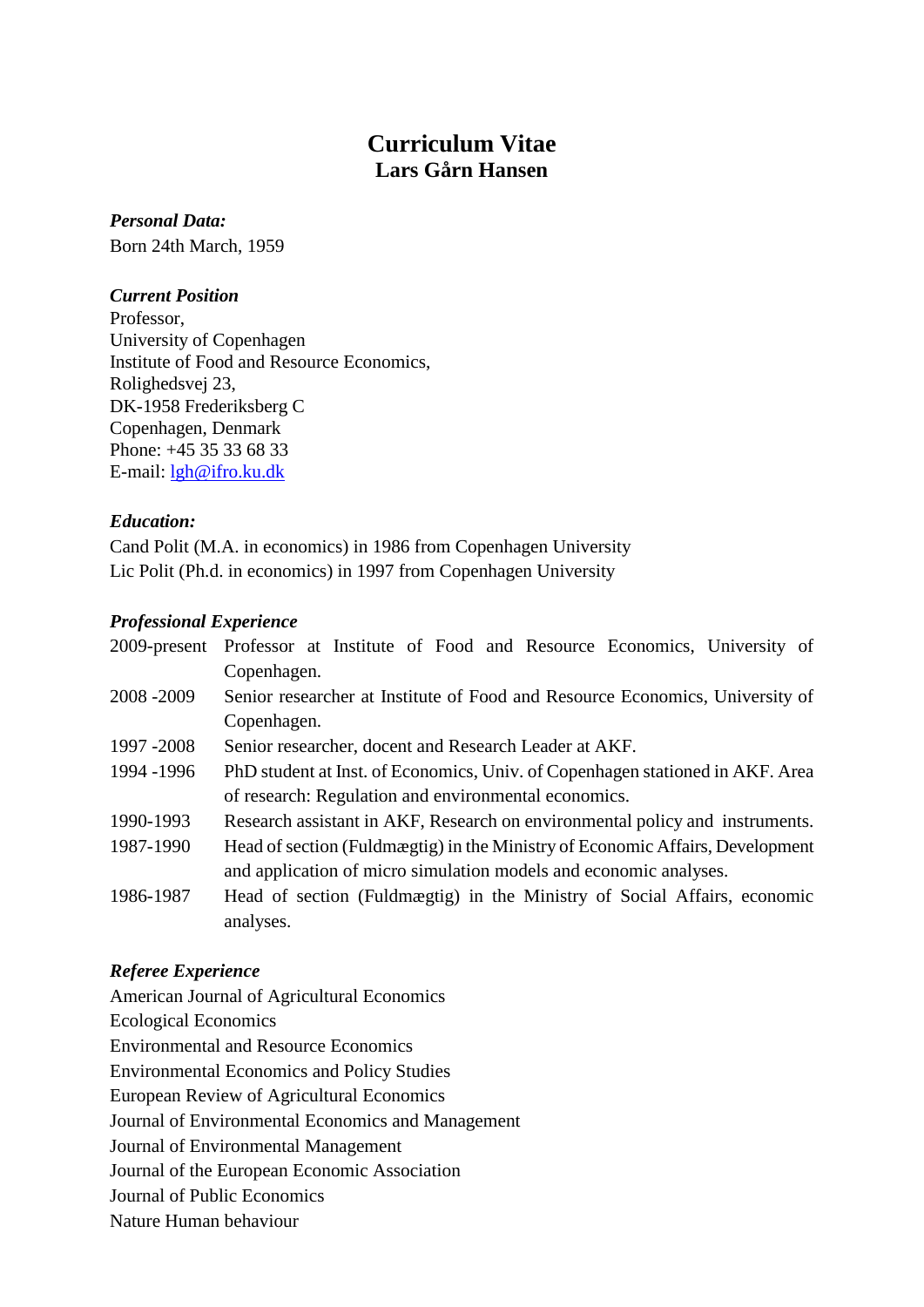Metroeconomica Southern Economic Journal Water Resources Research

# *Experience as research leader*

DSF strategic research project SAVE-E (2015-2018): Energy Savings-Closing the Energy Efficiency Gap. Work package leader.

Carlsberg Foundation project (2015-2017) 'peers, preferences and personality'. Project leader

DSF strategic research project INCAP (2012-2016) **'**Inducing consumer adoption of automated reaction technology for dynamic power pricing tariffs. Project leader.

FSE collective project (2010-2013)' Understanding how health information affects the behaviour of food consumers': Project leader

Carlsberg Foundation project (2007-2012) 'Internet based Laboratory for Experimental Economics: ILEE' lead by Jean-Robert Tyran (ØI-KU): Core team member and work package leader

SSF/FSE 'yngre forskningsleder / young research leader' projects (2002-2008): 'Information Based Mechanisms for Environmental Regulation' and 'Mechanisms for Fisheries regulation': Project leader

Environmental Economics research centre SØM (1996-2004)'Samfund Økonomi og Miljø' lead by Nils Groes: Board member and project leader.

# *Grants*

IF strategic research project SAVE-E (2015-2018)'Closing the enegy efficiency gap'. WP-leader, 2,5 mio to IFRO (Henrik Klinge Jacobsen, DTU, project leader).

Carlsberg fonden PPP (2015-2018) 'Peers, Preferences and Personality', project leader, 1,5 mio. to IFRO.

DSF strategic research project INCAP (2012-2016) **'**Inducing consumer adoption of automated reaction technology for dynamic power pricing tariffs**,** Core team member and work package leader. Project leader. About 6-8 mio to IFRO (total budget 17 mio).

Carlsberg fonden CNEE (2012-2014) Copenhagen network of experimental economics, project leader, 150.000 to IFRO.

FSE collective project (2010-2013)' Understanding how health information affects the behaviour of food consumers': Project leader, about 3 mio. DKK.

Nordea fonden OPUS (2009-2014) 2.0 mio to IFRO, task leader. (5 mio to IFRO in all WP leader Niels Kærgård, IFRO)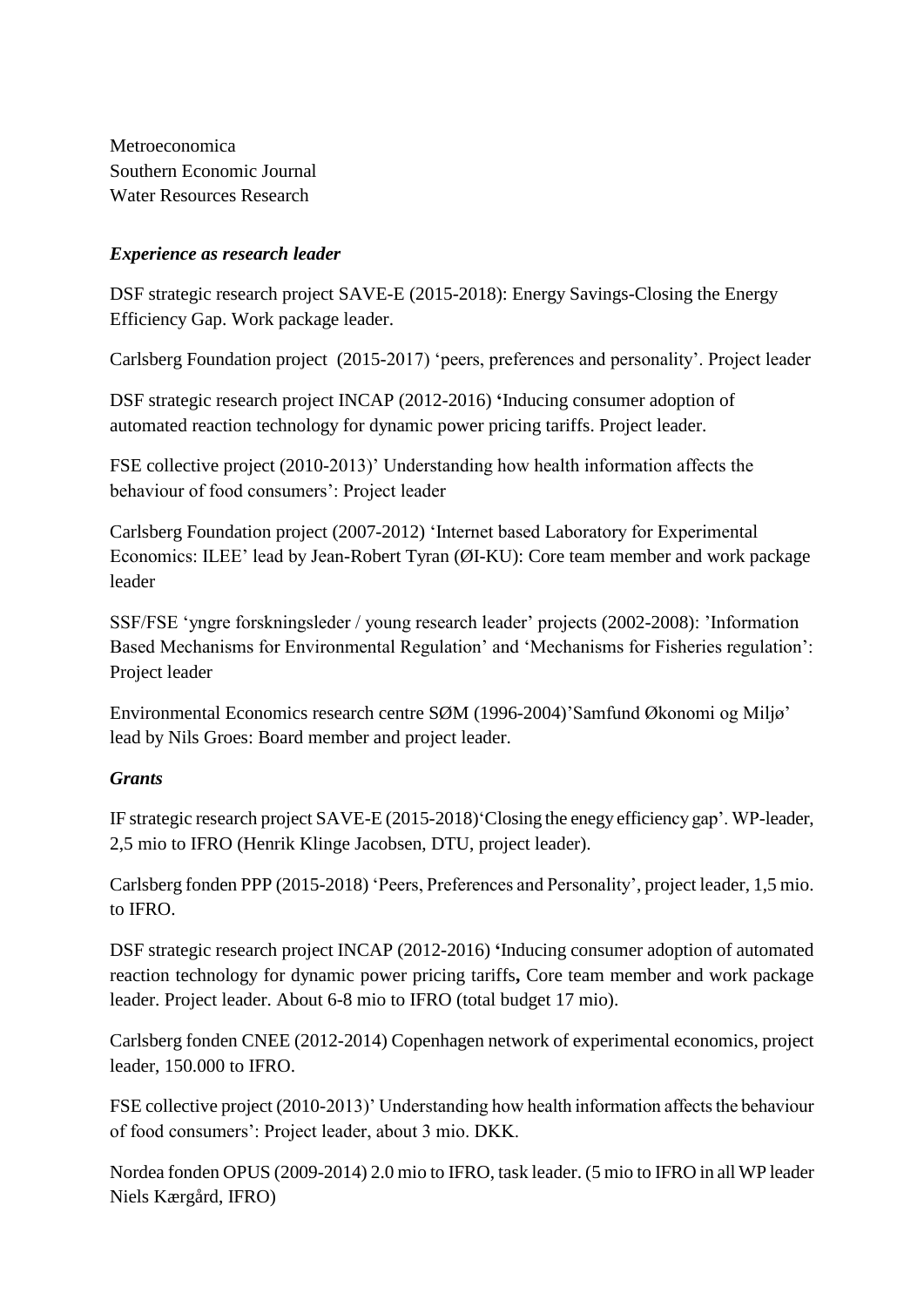# *Committees etc.*

Member of the chairmanship of the economic counsels (september 2015-….)

Member of the environmental economic counsel (oktober 2013-september 2015)

Miljøstyrelsens Rådgivende Udvalg for Bekæmpelsesmiddelforskning (Februar 2006-2012)

VMP III forarbejde. Arbejdsgruppen om økonomiske virkemidler til regulering af kvælstof og fosfor (oktober 2002 – februar 2004)

Bichel-Udvalget, Udvalget til vurdering af de samlede konsekvenser af en afvikling af pesticidanvendelsen, Underudvalget for produktion, økonomi og beskæftigelse (oktober 1997 marts 1999).

# *Phd-advisor/co-adviser for*

Catrine Jacobsen (IFRO):2013-2018

Lea Skræp Svenningsen (IFRO):2013-2018

Goytom Abraha Kahsay (IFRO):2011-2015, Environment and Behaviour: How does Regulation, Incentives and People's Motivation Interact in the Area of Environmental Policy and Economics.

Naja Buono Stamer (IFRO):2010-2015, The relation between social differentiation and the cultural and moral aspects of food consumption: a quantitative investigation.

Ole Bonnichsen(FOI):2009-2012, Reducing Bias in choice experiments.

Mette Kildegård Graversen(FOI):2010-2011, [Overexploitation of natural resources and its](http://www.foi.life.ku.dk/Publikationer/FOI_serier/~/media/Foi/docs/Publikationer/PhD_afhandlinger/2011/FOI_PhD_2011_2_Graversen.ashx)  [consequences in the form of armed conflicts](http://www.foi.life.ku.dk/Publikationer/FOI_serier/~/media/Foi/docs/Publikationer/PhD_afhandlinger/2011/FOI_PhD_2011_2_Graversen.ashx)

Toke Fosgaard(FOI-ØI):2008-2011, Framing Effects in Social Dilemmas: Evidence from Laboratory, Field and Neuroeconomic Experiments.

Vibeke Tornhøj Christensen(AKF/Sociologisk Institut):2008-2009, WEIGHT, CLASS AND GENDER - A Sociological analysis of weight and weight perception using Bourdieu's concept of lifestyle and micro-econometric methods'

Sinne Smed(AKF/CAM-ØI):2006-2008,Empirical studies on Health, Information and Consumer Behaviour".

Laura Mørch Andersen(AKF/CAM-ØI):2002-2008, Information Provision to Consumers as an Instrument of Environmental Regulation".

Søren Leth-Petersen(AKF/CAM-ØI):1999-2003, Empirical Studies of Micro Data on Residential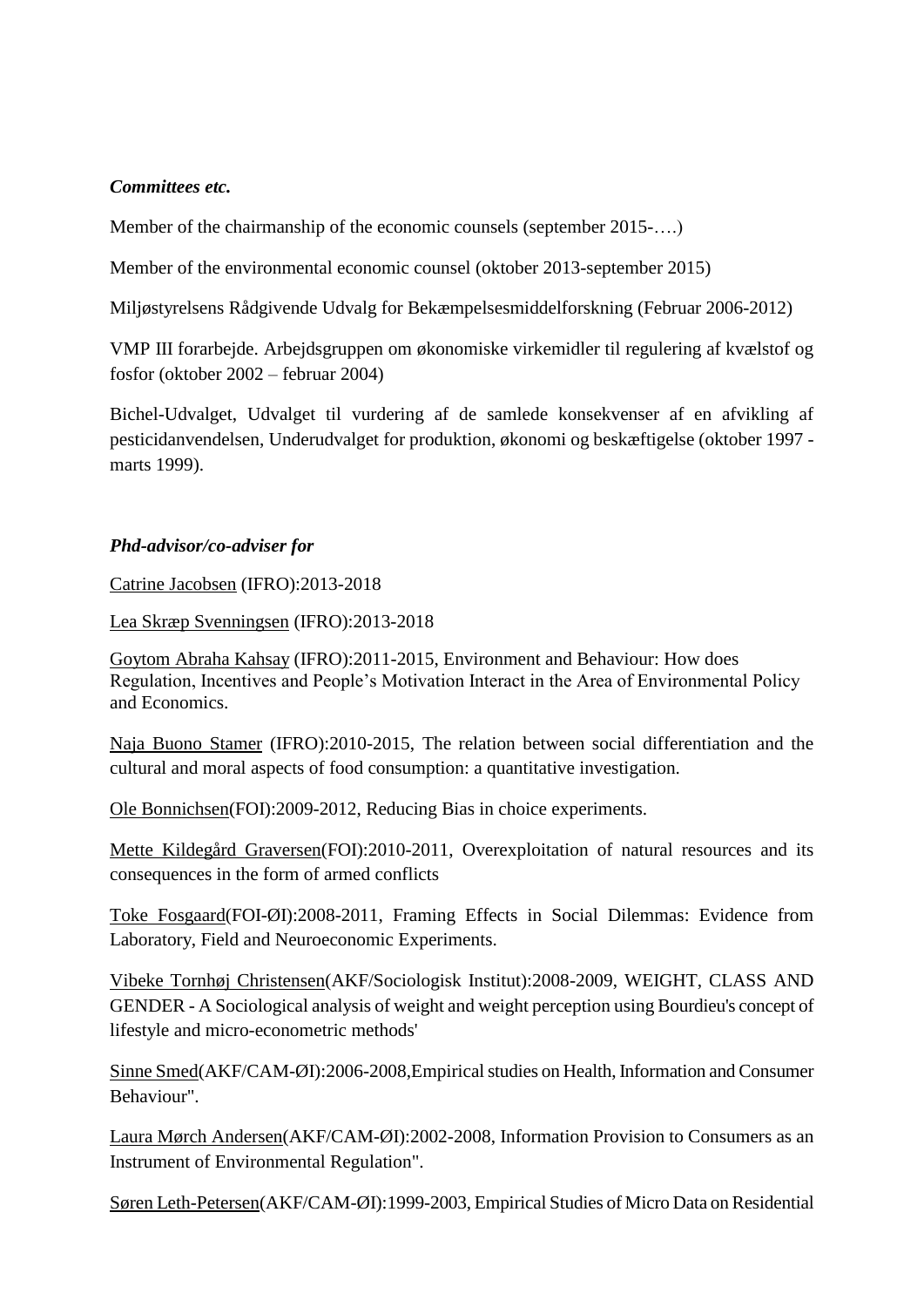Energy Demand

Søren Arnberg (AKF/CAM-ØI):1998-2002, Empirical Studies of Agricultural Land Allocation

#### *Teaching:*

Currently masters course: Economic theory of environmental policy

#### *Institute seminars, workshops etc.*

Organizer of Institute seminars, AKF (2004-2008)

Organizer of Institute seminars, Copenhagen University, FOI (2008-2014)

Editor of Institute WP series, Copenhagen University, FOI (2009-present)

# **Publication and citation statistics**

#### *Publication history:*

Total of 42 international peer reviewed papers, 13 in 2017-2021. Of these 23 are in Ajournals, 1 in AA-journal (Combes-Linnemer,2010, ranking of economic journals): 1 in J.Pub.econ, 1 in JEEM, 1 in SJE, 1 in EJ, 3 in AJAE, 2 in LE, 6 in EARE, 3 in REE, 2 in EE, 1 in RE, 2 in JEBO). In addition, 6 contributions to International scientific books and 38 Danish research publications.

# **List of Publications:**

# *Work in progress***:**

Kahsay, G.A., E. Bulte, L.G. Hansen. Monitoring and forest cover: Experimental evidence from Ethiopia.

C.L. Jensen, S. Bolwig, L.G. Hansen, L.M. Andersen. Nudging residential energy savings – does gender matter?

L.M. Andersen, L. G. Hansen, Carsten Lynge Jensen and Frank A. Wolak. Can incentives to increase electricity use help reduce greenhouse gas emissions? NBER Working Paper w25615, IFRO-working paper 2-2019. **(UR: Quantitative Economics)**

Fosgaard, T., L. G. Hansen, and E. Wengström. Norm Compliance in an uncertain world.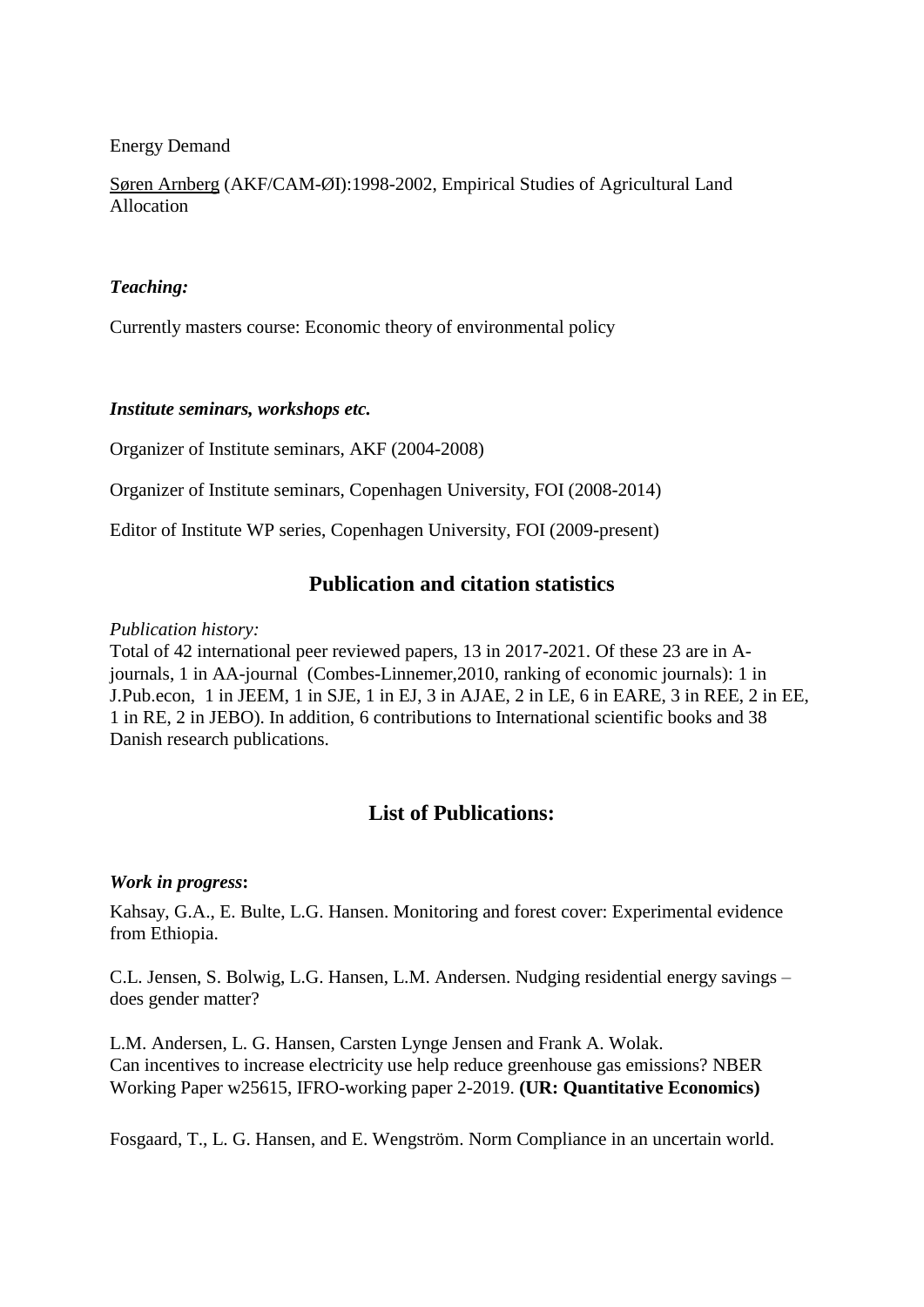E.S. Amundsen, [L.G. Hansen](https://econpapers.repec.org/RAS/pha499.htm) and H.J. Whitta-Jacobsen (2018) Regulation of location-specific externalities. IFRO-working paper No 2018/11. (**RandR: EARE**)

Jensen, C.L., L.G. Hansen. Public Service Quality: rational allocation or battle of interest groups.

Kahsay, G.A., L.G. Hansen. Religion and risk preference: A field experiment among Ethiopian farmers. **(RandR: Agricultural Economics)**

[G.A. Kahsay,](http://ifro.ku.dk/english/staff/?pure=en/persons/369621) W.A.Kassie, A.D. Beyene, [L.G.Hansen.](http://ifro.ku.dk/english/staff/?pure=en/persons/134395) [Do public works programs crowd-out](https://econpapers.repec.org/RePEc:foi:wpaper:2017_13)  [pro-environmental behavior? Empirical evidence from food-for-work](https://econpapers.repec.org/RePEc:foi:wpaper:2017_13) programs in Ethiopia. IFRO-working paper 13-2017. **(RandR: Land Use Policy)**

L.G. Hansen & Frank Jensen. The welfare gain from switching to tax regulation of fisheries. [IFRO Working Paper](http://ideas.repec.org/s/foi/wpaper.html) 2017/07. (**RandR: EARE**)

Kahsay, G.A., L.G. Hansen, L.M. Andersen, Pro-social reputation effects in consumer goods markets. IFRO Working paper 9-2014. **(RandR: American Journal of Agricultural Economics)**

#### *Refereed Journal Articles and Books:*

I.Bejan, C.L.Jensen, L.M. Andersen, L.G. Hansen. (2021). Inducing flexibility of household electricity demand: The overlooked costs of reacting to dynamic incentives. *Applied Energy*, [Vol 284.](https://www.sciencedirect.com/science/journal/03062619/284/supp/C)

Hansen, L.G. (2020). A Montero auction mechanism for allocation of unobserved use of the commons. *Resource and Energy Economics* 61.

Carsten Lynge Jensen, L.M. Andersen, L. G. Hansen and Geraldine Henningsen (2020). 'Is social nudging too emotionally taxing? A field experiment of public utilities and electricity consumers in Denmark'. *Energy Research and Social Science* 67*.*

T. R. Fosgaard, L.G. Hansen, C.N. Jacobsen, E. Sørensen, M.E.W. Romose H. Ullum (2020) Can text messages save lives? A field experiment on blood donor motivation. *Transfusion* 60(3*)* pp. 460-465**.**

N.F. Møller, L. M. Andersen, L. G. Hansen and C. L. Jensen (2019). Can pecuniary and environmental incentives via SMS messaging make households adjust their intra-day electricity demand to a fluctuating production? *Energy Economics* 80, pp 1050-1058*.*

Fosgaard, T., L. G. Hansen, and E. Wengström (2019). Cooperation, framing, and political attitudes. *Journal of Economic Behavior & Organization,* 158, s. 416-427.

T. B. Bjørner, J. Brandt, [L.G. Hansen,](http://ifro.ku.dk/english/staff/?pure=en/persons/134395) M.N. Källstrøm, (2019). [Regulation of air pollution](http://econpapers.repec.org/RePEc:foi:wpaper:2016_11)  [from wood-burning stoves.](http://econpapers.repec.org/RePEc:foi:wpaper:2016_11) *Journal of Environmental Planning and Management* 62 (8), pp 1287-1305, DOI: [10.1080/09640568.2018.1495065](https://doi.org/10.1080/09640568.2018.1495065)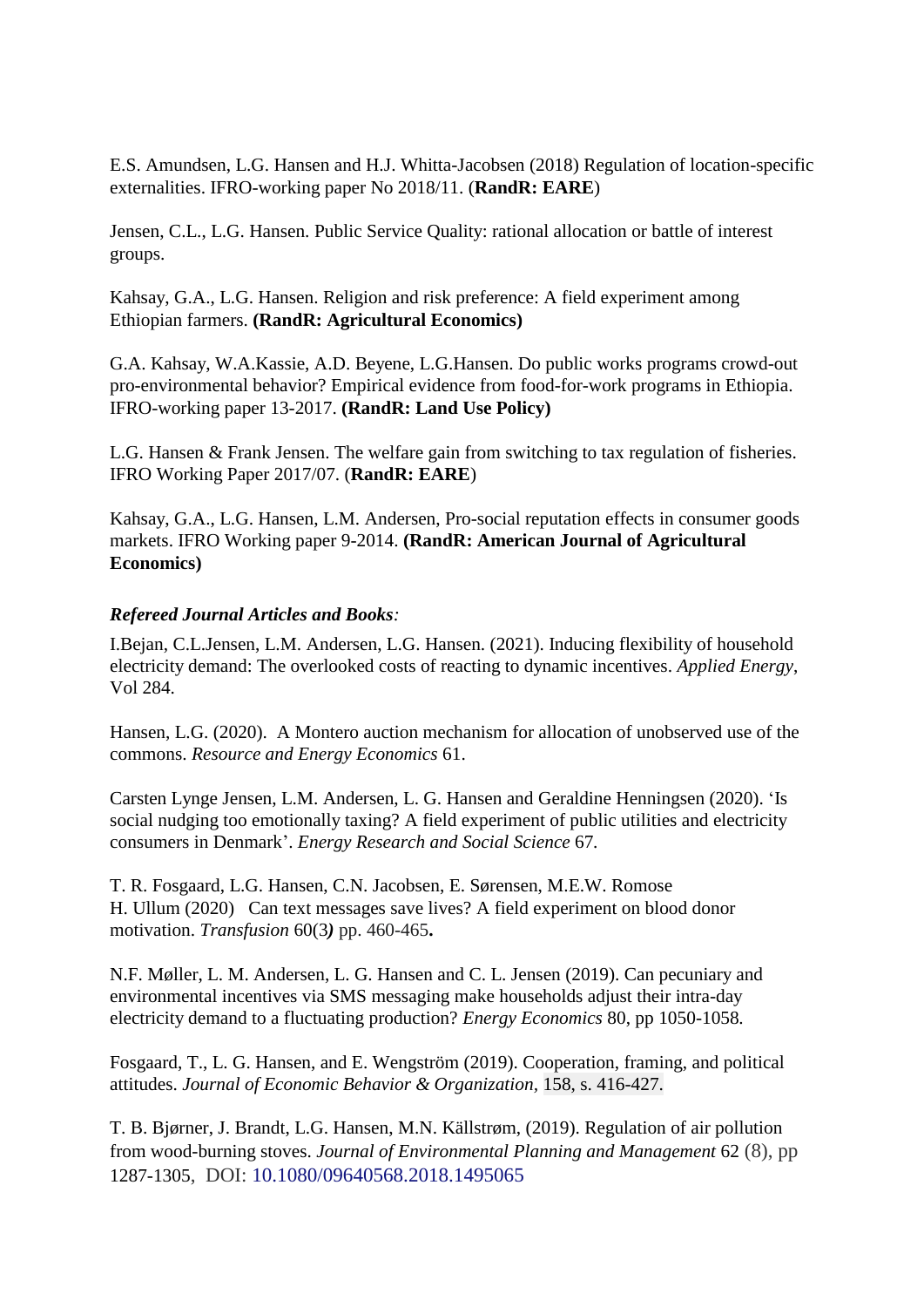Browning, M., L.G. Hansen, S. Smed (2019), Heterogeneous Consumer Reactions to Health News. *American Journal of Agricultural Economics*, Vol. 101(2), pp. 579–599.

Sinne Smed & L.G. Hansen (2018), Consumer Valuation of Health Attributes in Food. *Journal of Agricultural and Resource Economics* Vol. 43(2), pp. 251-273.

L.Tjørring, C.L.Jensen, L.M. Andersen, L.G. Hansen (2018). Increasing the Flexibility of Electricity Consumption in Private Households: Does Gender Matter? *Energy Policy* [Vol.](https://www.sciencedirect.com/science/journal/03014215/118/supp/C)  [118,](https://www.sciencedirect.com/science/journal/03014215/118/supp/C) pp 9-18.

[F. M. Andersen, M. Baldini,](http://www.sciencedirect.com/science/article/pii/S0306261917313776?_rdoc=1&_fmt=high&_origin=gateway&_docanchor=&md5=b8429449ccfc9c30159a5f9aeaa92ffb#!) [L.G.Hansen, C.L.Jensen](http://www.sciencedirect.com/science/article/pii/S0306261917313776?_rdoc=1&_fmt=high&_origin=gateway&_docanchor=&md5=b8429449ccfc9c30159a5f9aeaa92ffb#!) (2017). Households' hourly electricity consumption and peak demand in Denmark. *Applied Energy,* Vol 208, pp 607-619.

Hansen, L.G., F. Jensen (2017). Regulating Fisheries under Uncertainty. *Energy and Resource Economics*. [Vol. 50,](https://www.sciencedirect.com/science/journal/09287655/50/supp/C) pp. 164-177

Fosgaard, T., L. G. Hansen, and E. Wengström (2017), Framing and Misperception in a Public Good Experiment. *Scandinavian Journal of Economics,* Vol. 119(2), p. 435–456.

Kahsay, G.A., L.G. Hansen, (2016), The effect of Climate Change and Adaptation Policy on Agricultural production in Eastern Africa. *Ecological Economics,* Vol. 121, p. 54-64*.*

Fosgaard, T., L. G. Hansen, and E. Wengström (2014) Understanding the Nature of Cooperation Variability. *Journal of Public Economics* vol. 120(C), pp 134-143.

Hansen, L.G., F. Jensen, L. Nøstbakken (2014), [Quota Enforcement in Resource Industries:](http://ideas.repec.org/p/foi/wpaper/2010_10.html)  [Self-Reporting and Differentiated Inspections.](http://ideas.repec.org/p/foi/wpaper/2010_10.html) *Environment and Resource Economics,* 58 (4) pp 539–562.

Hansen, L.G., C.L. Jensen (2014) [Jointness through vessel capacity input in a multi-species](http://ideas.repec.org/p/foi/wpaper/2010_08.html)  [Fishery.](http://ideas.repec.org/p/foi/wpaper/2010_08.html) *Agricultural Economics,* vol. 45 pp 1-12

Hansen, L.G., F. Jensen, E.S. Amundsen (2014), Regulating Ground Water Use in Developing Countries: A Feasible Regulation Instrument for Public Intervention. *Journal of Institutional and Theoretical Economics,* 170(2), 317-335.

L. B. Hansen and L.G. Hansen (2014), Can Non-point Phosphorus Emissions from Agriculture be Regulated efficiently using Input-Output Taxes? *Environment and Resource Economics,* 58 (1) pp 109-125.

Fosgaard, T., L.G. Hansen, M. Piovesan (2013), 'Separating Will from Grace: An Experiment on conformity and Awareness in Cheating', *Journal of Economic Behavior and Organization, vol. 93(C), pp 279-284.*

Hansen, L.G., F. Jensen, C. Russell (2013), Instrument Choice when Regulators are Concerned about Resource Extinction. *Resource and Energy Economics 35 pp 135– 147.*

Jensen, C.L., L.G. Hansen, T. Fjordbak, E. Gudbjerg (2012): Providing free autopoweroff plugs – Measuring the effect on households electricity consumption through a field experiment. *Energy Journal 33(4) pp187-212.*

Andersen, S.H. and L.G. Hansen (2012): The Rise and Fall of Divorce–Implications of Bourdieu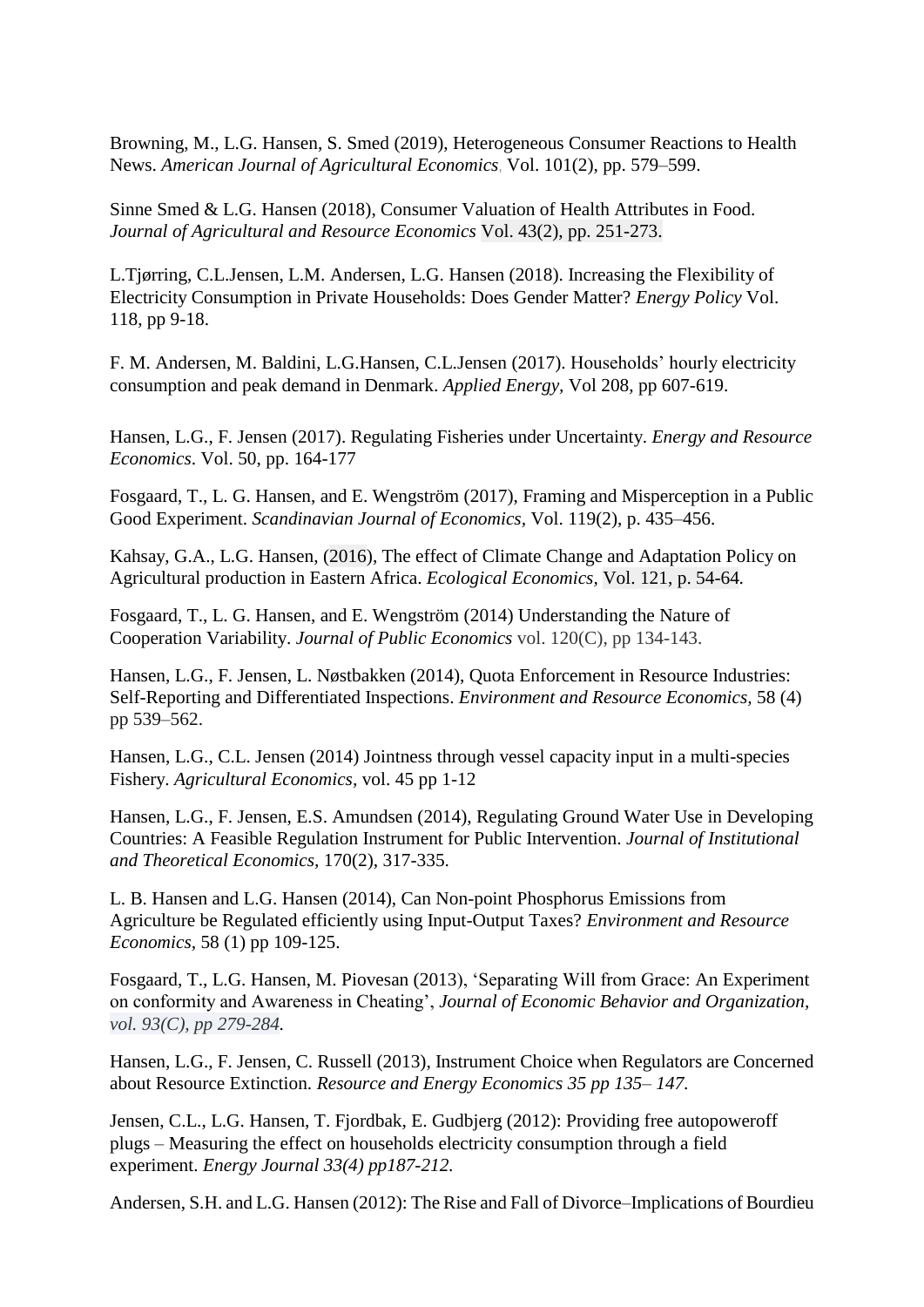on Becker's model of the Marriage Market, *Journal of Mathematical Sociology 36(2) pp 97-124*.

Arnberg S., Hansen, L.G., (2012) [The Dynamics of Farm Land Allocation –](http://ideas.repec.org/p/foi/wpaper/2010_03.html) Short and Long [Run Reactions in a Long Micro Panel.](http://ideas.repec.org/p/foi/wpaper/2010_03.html) *Agricultural Economics, 43(2) pp 179–190.*

Hansen, LB, LG Hansen & GH Rubæk, (2010) "Regulating phosphorus from the agricultural sector - development of a model including stocks and flows", In "Critical Issues in Environmental Taxation Vol. VIII Water Management and Climate Change". Oxford University Press.

Hansen, L.G., F. Møller (2008):'Er Copenhagen Concensus mere interessant end relevant?' debatindlæg i *Nationaløkonomisk Tidsskrift 146*.

Hansen, L.G., F. Jensen and C. Russell (2008): 'The choice of regulatory instrument – When there is Uncertainty about Compliance with Fisheries Regulations', *American Journal of Agricultural Economics 90(4) pp1130-1142.*

Hansen, L.G. (2008): 'Prices versus Quantities in Fisheries Models: Comment', *Land Economics 84 (4) pp 708-11.*

Hansen, L.G., and E. Romstad (2007):' Nonpoint Source Regulation - A Self-Reporting Mechanism', *Ecological Economics 62 (3-4)pp529-537*.

Hansen, L.G., F.Jensen, U.S.Brandt and N. Vestergaard (2006):'Illegal Landings: An Aggregate Catch Self-Reporting Mechanism', *American Journal of Agricultural Economics 88 (4) pp975- 985.*

Hansen, L.G., S.Krarup and C.Russell (2006):' Enforcement and Information Strategies', *Journal of Regulatory Economics 30 (1) pp45-61* .

Hansen, L.G. and Niels Nannerup (2006): 'Bør Olieproduktionen i Nordsøen begrænses? - en indledende undersøgelse', *Nationaløkonomisk Tidsskrift 144 pp75-91*.

Hansen,L.G. (2006), 'A Deposit-Refund System Applied to Non-Point Nitrogen Emissions from Agriculture', in Environmental Taxation in Practice, ed: Thomas Sterner and Adrian Muller, Ashgate Publishing Limited

Christensen, J. and L.G. Hansen (2005):' Abatement costs of alternative tax systems to regulate agricultural nitrogen loss', *Environmental Economics and Policy Studies 7 (2) pp53-74*.

Hansen, L.G. (2005): 'Aspects of the Political Economy of Environmental voluntary Agreements -A Meta Study' in The Handbook of Environmental Voluntary Agreements, ed: E. Croci, Kluwer Academic Publishers, Dordrecht.

Hansen, L.G., S.Krarup (2005): Bør virksomheder oplyses om sandsynligheden for kontrol? *Nationaløkonomisk Tidsskrift 143 (1) pp43-64.*

Hansen, L. G. (2004): Nitrogen Fertilizer Demand from Danish Crop Farms - Regulatory Implications of Farm Heterogeneity, *Canadian Journal of Agricultural Economics* vol. 52*.*

Bjørner, T.B., L.G. Hansen, C.S. Russell (2004): Environmental Labelling and Consumers' Choice - An empirical analysis of the effects of the Nordic Swan*, Journal of Environmental Economics and Management,* vol. 47, No 3, May, pp. 411-434.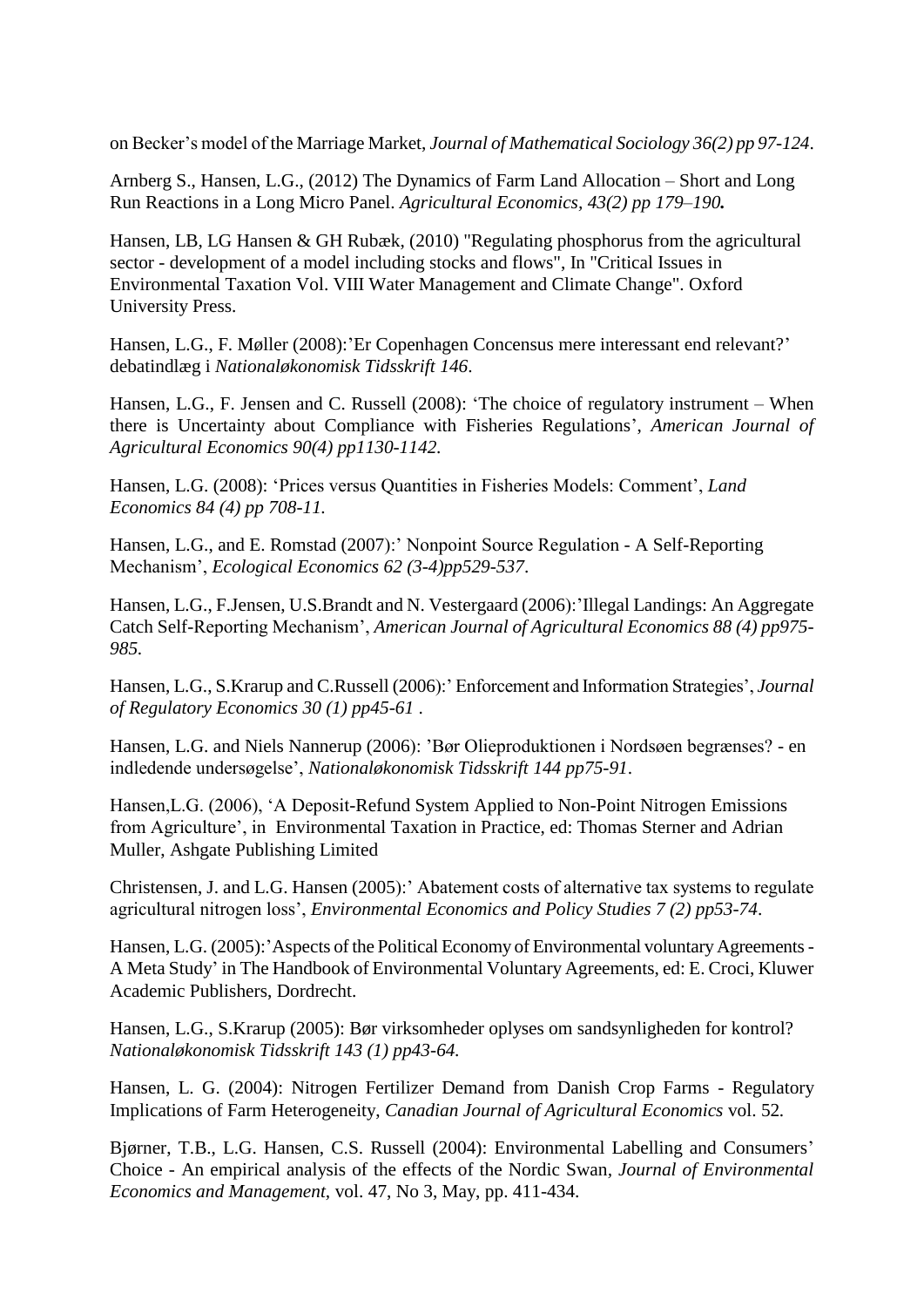Wier, M., L.G. Hansen, L.M. Andersen, K. Millock (2003): 'Comsumer Preferences for Organic Foods' in Organic Agriculture: Sustainabilaty, markets and policies. OECD, Wallinford, UK: CABI, pp257-71.

Hansen, L. G. (2002): Regulation of Non-Point Emissions - A Variance Based Mechanism, *- Environmental and Resource Economics,* vol. 21, No 4, pp303-316.

Hansen, L.G. (2002): Shiftable Externalities - A Market Solution, *Environmental and Resource Economics,* vol. 21, No 3, pp221-239.

Hansen L.G. (1999): A Deposit-Refund System Applied to Non-Point Nitrogen Emissions from Agriculture, *Environmental Economics and Policy Studies 1999 (2).*

Hansen, L.G. (1999): 'Environmental Regulation through Voluntary Agreements' in Voluntary Approaches in Environmental Policy eds: C.Carraro and F.Leveque, Kluwer Academic Publishers, Dordrecht.

Hansen, L.G. (1998): A Damage Based Tax Mechanism for Regulation of Non-Point Emissions, *Environmental and Resource Economics,* vol. 12, (july) No 1*.*

Hansen, L.G. (1997): An Incentive-Based Policy for Nutrient Removal after Emission in Controlling Mineral Emissions In European Agriculture - Economics, Policies and the Environment eds: E.Romstad, J.Simonsen and A.Vatn, CAB International, Wallingford

Hansen, L.G. (1997):Afgiftsregulering af landbrugets kvælstoftab: pant på kvælstof, kommentar i *Nationaløkonomisk tidsskrift* vol. 135, no. 3

Hansen, L.G. (1996): Water and Energy Price Impacts on Residential Water Demand in Copenhagen, *Land Economics* vol. 72, no. 1 pp 66-79.

Hansen, L.G. and J.L. Hougaard (1993): Efficient Recycling of Household Waste, *Nordic Journal of Environmental Economics*, Vol 4, Nov.

#### *English Language Research Rapports and Working Papers (not refereed)*:

I.Bejan, C.L.Jensen, L.M. Andersen, L.G. Hansen. The hidden cost of real time dynamic utilities electricity pricing. IFRO-working paper 3-2019.

L.M. Andersen, L. G. Hansen, Carsten Lynge Jensen and Frank A. Wolak. Can incentives to increase electricity use help reduce greenhouse gas emissions? NBER Working Paper w25615, IFRO-working paper 2-2019.

E.S. Amundsen, L.G. [Hansen](https://econpapers.repec.org/RAS/pha499.htm) and H.J. Whitta-Jacobsen (2018) Regulation of locationspecific externalities. IFRO-working paper No 2018/11

N.F. Møller, L. M. Andersen, L. G. Hansen and C. L. Jensen (2018). Can pecuniary and environmental incentives via SMS messaging make households adjust their intra-day electricity demand to a fluctuating production? IFRO-working paper No 2018/06

I.Bejan, C.L.Jensen, L.M. Andersen, L.G. Hansen (2018). [The Economic Value of Habits in](https://econpapers.repec.org/RePEc:foi:wpaper:2018_01)  Household Production – [A Field Experiment with metered Power use.](https://econpapers.repec.org/RePEc:foi:wpaper:2018_01) IFRO-working paper No 2018/01.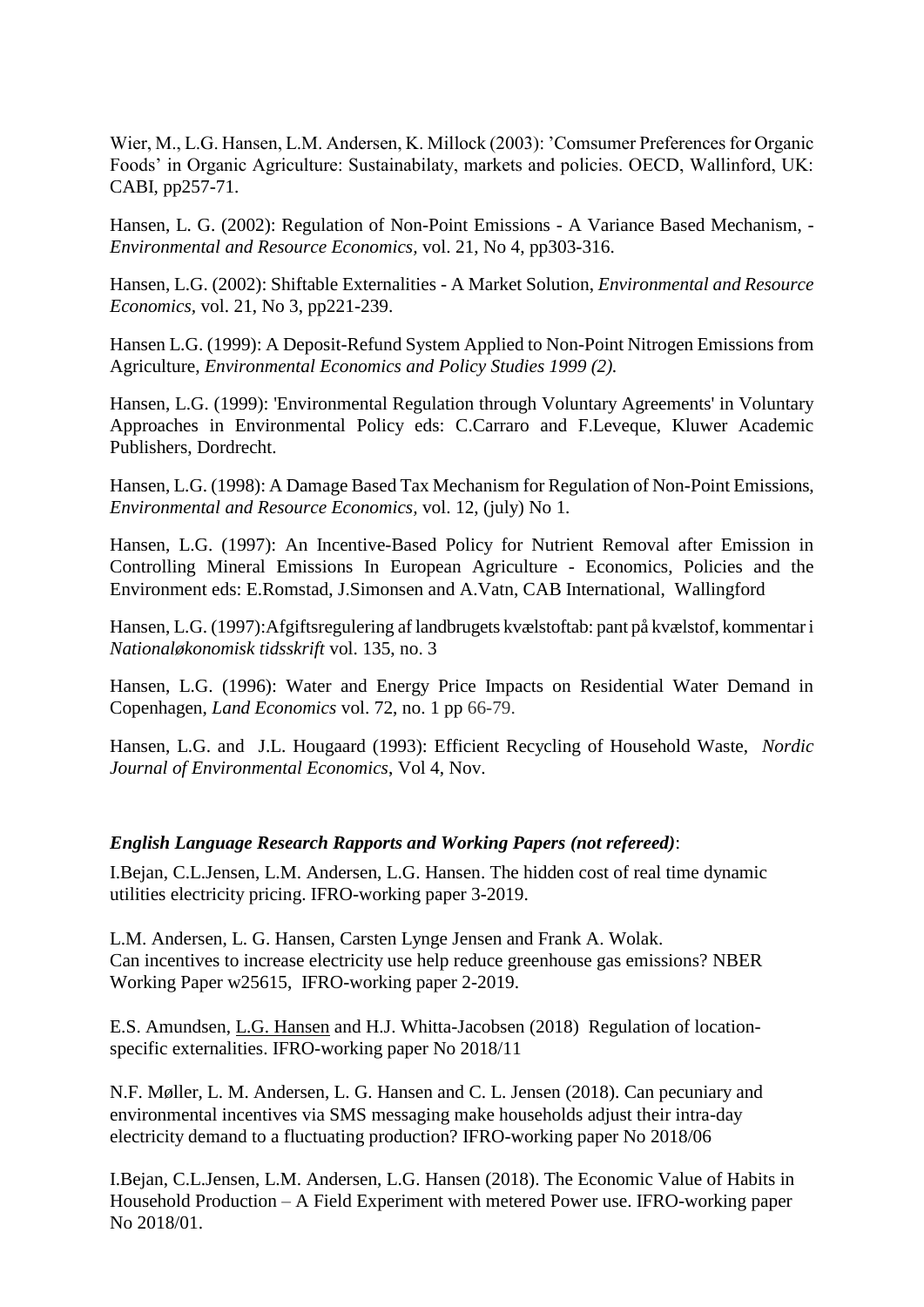[G.A. Kahsay,](http://ifro.ku.dk/english/staff/?pure=en/persons/369621) W.A.Kassie, A.D. Beyene, [L.G.Hansen](http://ifro.ku.dk/english/staff/?pure=en/persons/134395) (2017). [Do public works programs](https://econpapers.repec.org/RePEc:foi:wpaper:2017_13)  [crowd-out pro-environmental behavior? Empirical evidence from food-for-work programs in](https://econpapers.repec.org/RePEc:foi:wpaper:2017_13)  [Ethiopia.](https://econpapers.repec.org/RePEc:foi:wpaper:2017_13) IFRO-working paper 13-2017.

L.G. Hansen & Frank Jensen (2017). The welfare gain from switching to tax regulation of fisheries. [IFRO Working Paper](http://ideas.repec.org/s/foi/wpaper.html) 2017/07.

Fosgaard, T., L. G. Hansen, and E. Wengström (2017). Cooperation, framing, and political attitudes. IFRO-working paper No 2017/02.

Thomas Bue Bjørner, Jørgen Brandt, [Lars Gårn Hansen,](http://ifro.ku.dk/english/staff/?pure=en/persons/134395) Martin Groth Hjelmsø, Marianne Nygaard Källstrøm (2016). [Regulation of air pollution from wood-burning stoves.](http://econpapers.repec.org/RePEc:foi:wpaper:2016_11) FOIworking paper 11-2016.

Hansen, L.G., (2015). A Montero auction mechanism for allocation of unobserved use of the commons. FOI-working paper 7-2015.

Goytom Abraha Kahsay & Laura Mørch Andersen & Lars Gårn Hansen, 2014. ["Price](https://ideas.repec.org/p/foi/wpaper/2014_09.html)  [reactions when consumers are concerned about pro-social reputation,](https://ideas.repec.org/p/foi/wpaper/2014_09.html)" [IFRO Working Paper](https://ideas.repec.org/s/foi/wpaper.html) 9-2014.

Goytom Abraha Kahsay & Lars Gårn Hansen, 2014. ["The Effect of Climate Change and](https://ideas.repec.org/p/foi/wpaper/2014_08.html)  [Adaptation Policy on Agricultural Production in Eastern Africa,](https://ideas.repec.org/p/foi/wpaper/2014_08.html)["IFRO Working Paper](https://ideas.repec.org/s/foi/wpaper.html) 8- 2014.

L.G. Hansen & Frank Jensen, (2013). ["Prices versus Quantities: What is the discussion really](http://ideas.repec.org/p/foi/wpaper/2013_15.html)  [about?,](http://ideas.repec.org/p/foi/wpaper/2013_15.html)" [IFRO Working Paper](http://ideas.repec.org/s/foi/wpaper.html) 2013/15.

Browning, M., L.G. Hansen, S. Smed (2013), Rational inattention or rational overreaction? Consumer reactions to health news. [IFRO Working Paper](http://ideas.repec.org/s/foi/wpaper.html) 2013/14

Fosgaard, T., L. G. Hansen, and E. Wengström (2013) Understanding the Nature of Cooperation Variability. Lund University, Department of Economics, Working Paper No 2013:6, FOI-working paper 4-2013

Hansen, L.G., L.M. Andersen (2013) Does Organic Crowding Out Influence Organic Food Demand? – evidence from a Danish micro panel. FOI-working paper 2-2013.

Fosgaard, T., L.G. Hansen, M. Piovesan (2012), 'Separating Will from Grace:An Experiment on conformity and Awareness in Cheating', FOI-working paper 15-2012

Hansen, L.G., Line Block Hansen (2012), Can Non-point Phosphorus Emissions from Agriculture be Regulated efficiently using Input-Output Taxes? FOI-working paper 4-2012

Hansen, L.G. (2012), Regulating Renewable Resources under Uncertainty. FOI-working paper 3-2012

Fosgaard, T., L. G. Hansen, and E. Wengström (2011) Framing and Misperception in a Public Good Experiment. FOI-working paper 11-2011

Jensen, C.L., L.G. Hansen, T. Fjordbak, E. Gudbjerg (2011) The effect on electricity consumption of providing free autopoweroff plugs to households - A field experiment. FOI-working paper 10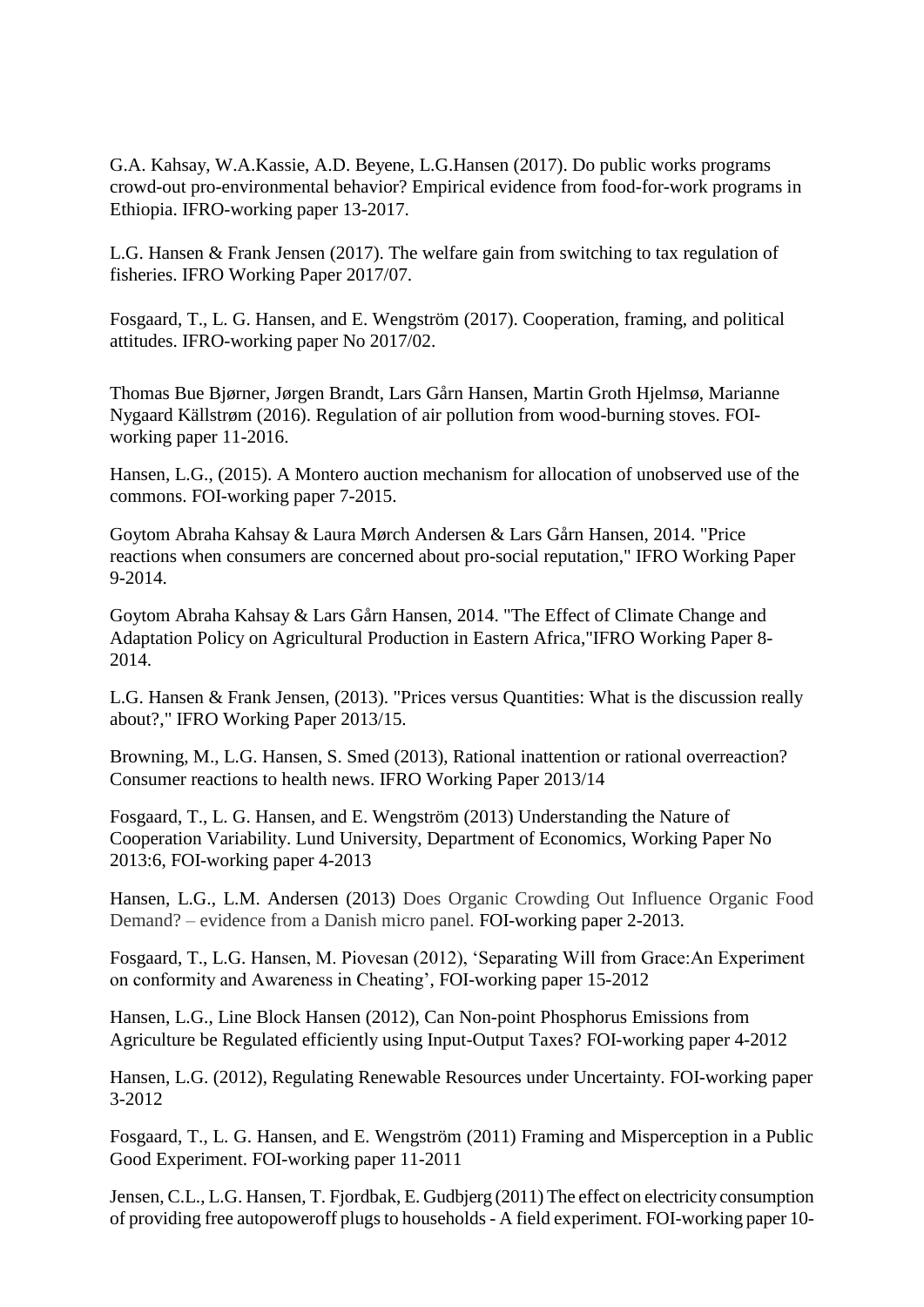2011

Hansen, L.G., F. Jensen, C. Russell (2011), Instrument Choice when Regulators are Concerned about Resource Extinction. FOI-working paper 6-2011

Hansen, L.G., F. Jensen, E.S. Amundsen (2011), Regulating Ground Water Use in Developing Countries: A Feasible Regulation Instrument for Public Intervention. FOI-working paper 3- 2011.

Hansen, L.G., F. Jensen and L. Nøstbakken (2010), Quota Enforcement in Resource Industries: Self Reporting and Differentiated Inspections, FOI working paper 10-2010.

Hansen, L.G., and C.L. Jensen (2010), Jointness through a fixed but allocatable input in a partially regulated multi-species Fishery, FOI working paper 8-2010.

Andersen, S.H. and L.G.Hansen (2010): The Rise and Fall of Divorce–Implications of Bourdieu on Becker's model of the Marriage Market, FOI working paper 4-2010.

Arnberg, S. and L.G.Hansen (2010): The Dynamics of Farm Land Allocation – Short and Long Run Reactions in a Long Micro Panel, FOI working paper nr. 3-2010.

Hansen, L.G. and F.Jensen (2006) *Prices vs. Quantities - when there is Non-compliance with Fisheries Regulations,* AKF-repport.

Brandt, U.S., F.Jensen, L.G.Hansen and N. Vestergaard(2004): *Ratcheting in Renewable Resources Contracting*, Working paper No. 58/04, Dept. Of Env. Amd Buisiness Economics, Syddansk Universitet.

Hansen, L.G., F. Jensen, U.S. Brandt and N. Vestergaard (2003): *Illegal Landings and Discard: A Self-Reporting Mechanism*, SØM-publication no. 50, AKF Forlaget, Copenhagen.

Bjørner, T.B., L.G. Hansen, C.S. Russell and T. Olsen (2002): *The Effects of the Nordic Swan Label on Consumers' Choice,* AKF-memopublication, AKF Forlaget, Copenhagen.

Hansen, L.G. (2001): *Modelling the Effects of Complex Regulatory Constraints - the Case of Danish Nitrogen Regulation*, SØM-publication no. 45, AKF Forlaget, Copenhagen.

Hansen, L.G. (2001):*Nitrogen Fertilizer Demand from Danish Crop Farms - Regulatory Implications of Farm Heterogeneity* , SØM-publication no. 44, AKF Forlaget, Copenhagen.

Christensen, J. and L.G. Hansen,(2000): *Incentive Regulation of Agricultural Nitrogen Loss - the Case of Danish Pig Farms*, SØM-publication no. 38, AKF Forlaget, Copenhagen.

Hansen, L.G. and Eirik Romstad, (2000): *Non-Point Emissions Regulation - A Signalling Mechanism,* SØM-publication no. 37,AKF Forlaget, Copenhagen.

Hansen, L.G. (1999): *Is there a weak double dividend? - Some implications of regulatory capture and revenue rules for environmental Taxes*, SØM-publication No. 28, AKF Forlaget, Copenhagen

Chidiak, M., M.Glachant, L.G Hansen, (1999): *Theoretical Perspectives on the Efficiency of Voluntary Approaches to Promote Energy Efficiency*, CERNA, Ecole des Mines de Paris, France

Hansen, L.G. (1999): *Regulation of Non-Point Emissions - A Variance Based Mechanism.* SØMpublication No. 25. AKF Forlaget, Copenhagen.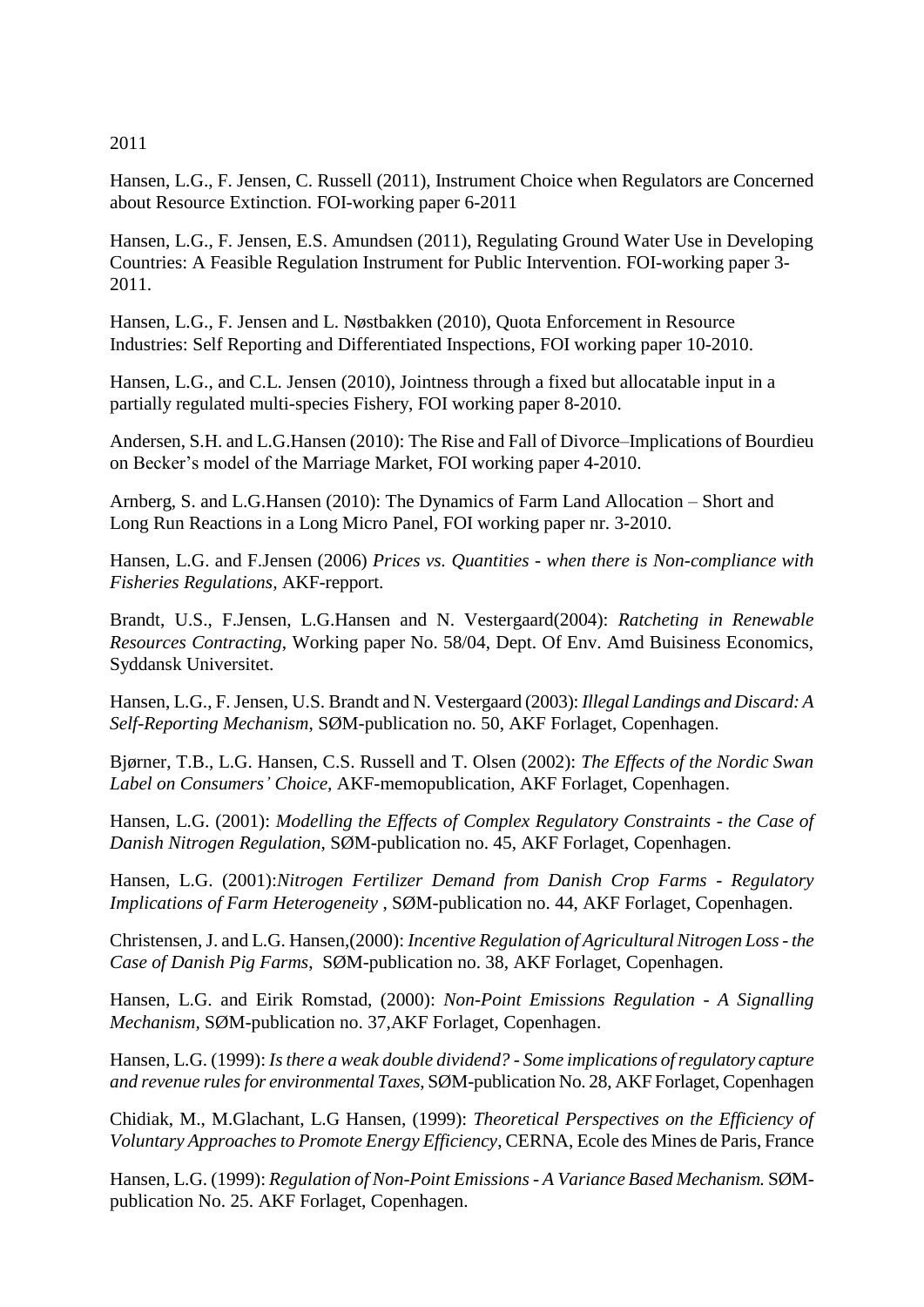Hansen, L.G. og Helene Sneftrup Jensen (1998): *Model for design and Evaluation of environmental Regulation in Danish agriculture.* Midway report. SØM-publication No. 24. AKF Forlaget, Copenhagen

Hansen, L.G. (1997): *Environmental Regulation through Voluntary Agreements*, Fondazione Eni Enrico Mattei Working Paper: ENV 23.97, Fondazione Eni Enrico Mattei, Milano.

Hansen, L.G. (1997): *Aspects of Designing Institutions for Environmental Regulation*, SØMpublication No. 23. AKF Forlaget, Copenhagen

Hansen, L.G. (1997): PhD-dissertation: *Aspects of Designing Institutions for Environmental Regulation*. Institute of Economics, University of Copenhagen.

Hansen, L.G. (1997): *Shiftable Externalities with Non-Jointness in Supply*. SØM-publication No. 22. AKF Forlaget, Copenhagen

Hansen, L.G. (1996): An Incentive-Based Policy for Nutrient Removal after Emission *B* Complex *Regulation Problems*, SØM-publication nr. 15. AKF Forlaget, Copenhagen

Hansen, L.G. (1996): *Environmental Regulation through Voluntary Agreements B Complex Regulation Problems*, SØM-publication nr. 14. AKF Forlaget, Copenhagen

Hansen, L.G. (1995): *Revenue Rules when Environmental Regulation Agencies Collude B Complex Regulation Problems*, SØM-publication nr. 7. AKF Forlaget, Copenhagen

Hansen, L.G. (1995): *A Deposit-Refund System for Regulation of Non-Point Nitrogen Emissions from Agriculture B Complex Regulation Problems*, SØM-publication nr. 6. AKF Forlaget, Copenhagen

Hansen, L.G. (1995): *A Variable Tax-rate Mechanism for Regulation of Non-Point Emissions B Complex Regulation Problems*, SØM-publication nr. 5. AKF Forlaget, Copenhagen

Hansen, L.G. (1994): *Price Impacts on Residential Water Demand in the Copenhagen Metropolitan Area B Complex Regulation Problems*, SØM-publication nr. 4. AKF Forlaget, Copenhagen

#### *Danish Language Research Reports and Working Papers (not refereed)***:**

Munksgaard, J., L.G.Hansen, C.Bech-Ravn and J.L.Ramskov(2006): *Energiafgifter, miljø og konkurrenceevne***,** AKF-rapport.

Hansen, L.G., J. Munksgaard, and M.Schiøpffe (2005): *Forringer miljøafgifter på erhvervslivet Danmarks konkurrenceevne?* Akf-workingpaper, Juni, 6.

Schou, J.S., B. Hasler og L.G.Hansen (2005): *Styrringsmidler i naturpollitikken – miljøøkonomisk analyse.* Faglig rapport fra DMU nr. 564, DMU.

Hansen, L.G. og N.Nannerup (2004): *Bør Olieproduktionen i Nordsøen begrænses – en indledende undersøgelse*. SØM-publication no. 53, AKF Forlaget, Copenhagen

Hansen, L.G. og S.Krarup (2004): *Oplysningsstrategier i forbindelse med kontrol af virksomheder*, SØM-publication no. 52, AKF Forlaget, Copenhagen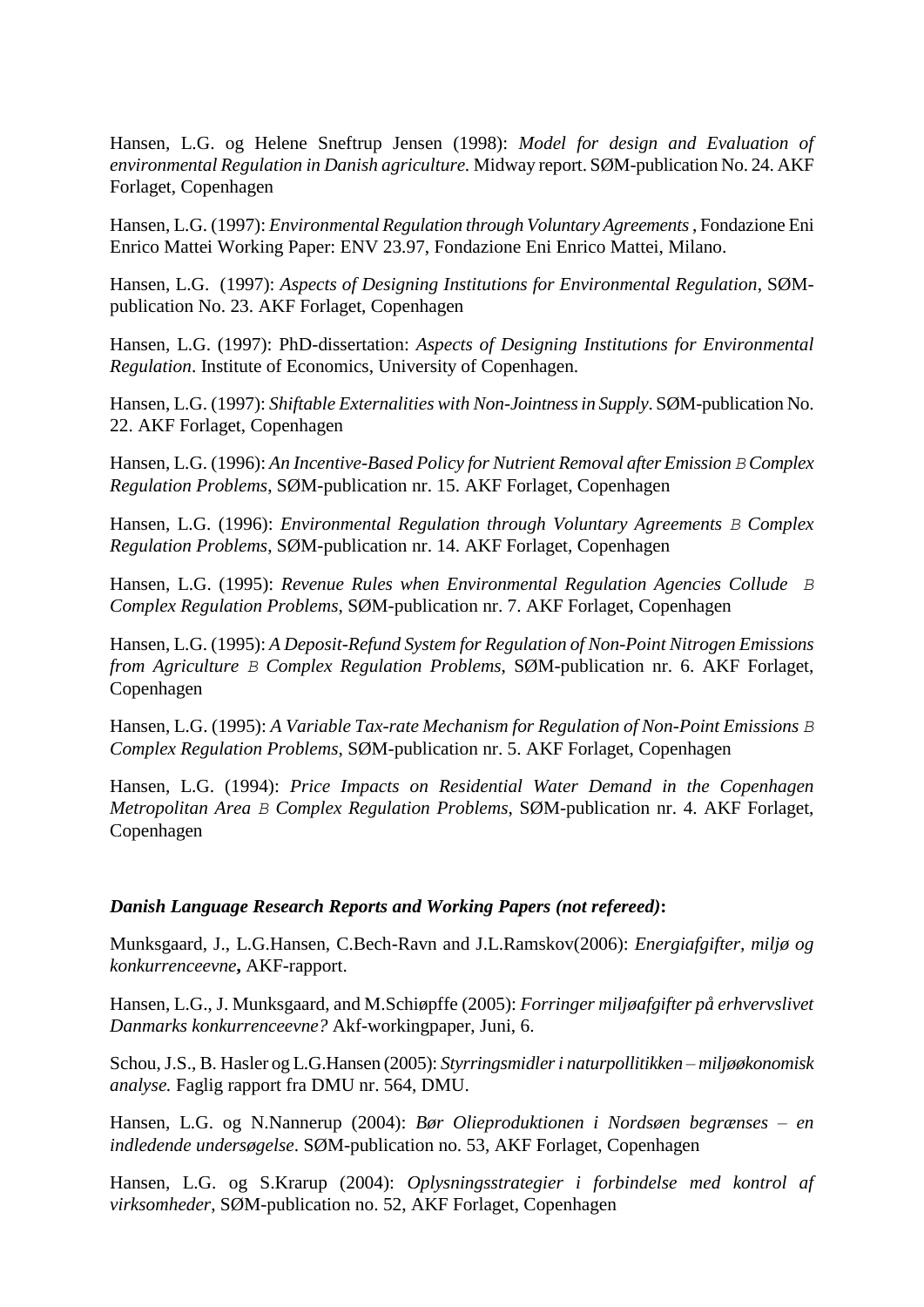J.S.Schou, B.Hasler og L.G.Hansen(2001): *Styrringsmidler i naturpollitikken - miljøøkonomisk analyse. Udredning for Wilhelmudvalget*.

B.Hasler, J.S.Schou, J.E.Ørum og L.G.Hansen(2000): *Virkemidler i pesticidpolitikken.* Faglig rapport fra DMU, nr 314, DMU, Roslilde.

Hansen, L.G. (2000): *Veldfærdsmål i AGL-modeller med endogent kapitaludbud*. SØMpublikation nr 34, AKF Forlaget, Copenhagen

Hansen, L.G. (2000): *Valget mellem agentmodeller i samfundsvidenskaberne*. SØM-publikation nr.33, AKF Forlaget, Copenhagen

Hansen, L.G. and J.L. Hougaard (1993): *Efficient indsamling af papir- og glasaffald til genanvendelse* (Efficient Collection of Waste Paper and Glass for Recycling) SØM-publication nr. 3. AKF Forlaget, Copenhagen

Christoffersen H.; Hansen, L.G. Hansen and L.K. Jakobsen (1992): *Affaldsafgiftens effekter*(The Effects of Taxes on Refuse). AKF Forlaget, Copenhagen

Hansen, L.G. and M.M. Westergaard (1992): *En undersøgelse af vandforbrugets prisfølsomhed for husholdninger i København*, (An Evaluation of the Price Sensitivity of Domestic Water Consumption in Copenhagen), AKF-memo. AKF Forlaget, Copenhagen

Hansen, L.G. (1992): *Multikriterie beslutningsmetoder og prioritering af naturforvaltningsprojekter* (Multiobjective Decision Support and the Order of Priorities in Environmental Projects B Studies in the Use of Land in Denmark), AKF memo. AKF Forlaget, Copenhagen

Hansen, L.G. (1991): *Vandafgifter som miljømæssigt styringsmiddel* (Water Taxes as a Device for Monitoring the Environment). AKF Forlaget, Copenhagen

Hansen, L.G. (1991): *Regulering af kvælstoftabet fra landbruget*, (Regulation of the Nitrogen Loss from Agriculture). AKF Forlaget, Copenhagen

#### *Danish Language popular science Articles/Books (not refereed):*

L.G. Hansen, B. Jacobsen (2010), 'Ukontrollerbare kvoter har ingen gang på jorden', *Teknik og Miljø April 2010.*

L.M.Andersen, L.G.Hansen, A. Jakobsen og S. Smed (2009) **'**Oplysning eller en kamp om "det rigtige liv"? *Samfundsøkonomen 2009: 4*

L.G.Hansen, B. Hasler og L. B. Hansen (2008):'Reguleres landbrugets kvælstoftab effektivt' *Samfundsøkonomen 2008: 4*

Schou J.S, B. Hasler og L.G.Hansen (2008):'Vurdering af styringsmidler i naturpolitikken' *Samfundsøkonomen 2008: 4*.

Hansen, L.G. og B.Hasler (2007): 'Reguleres landbrugets kvælstoftab til vandmiljøet omkostningseffektivt?' i Miljøvurdering på økonomisk vis, redaktion: K. Halsnæs, P.Andersen og A.Larsen, DJØF-forlaget.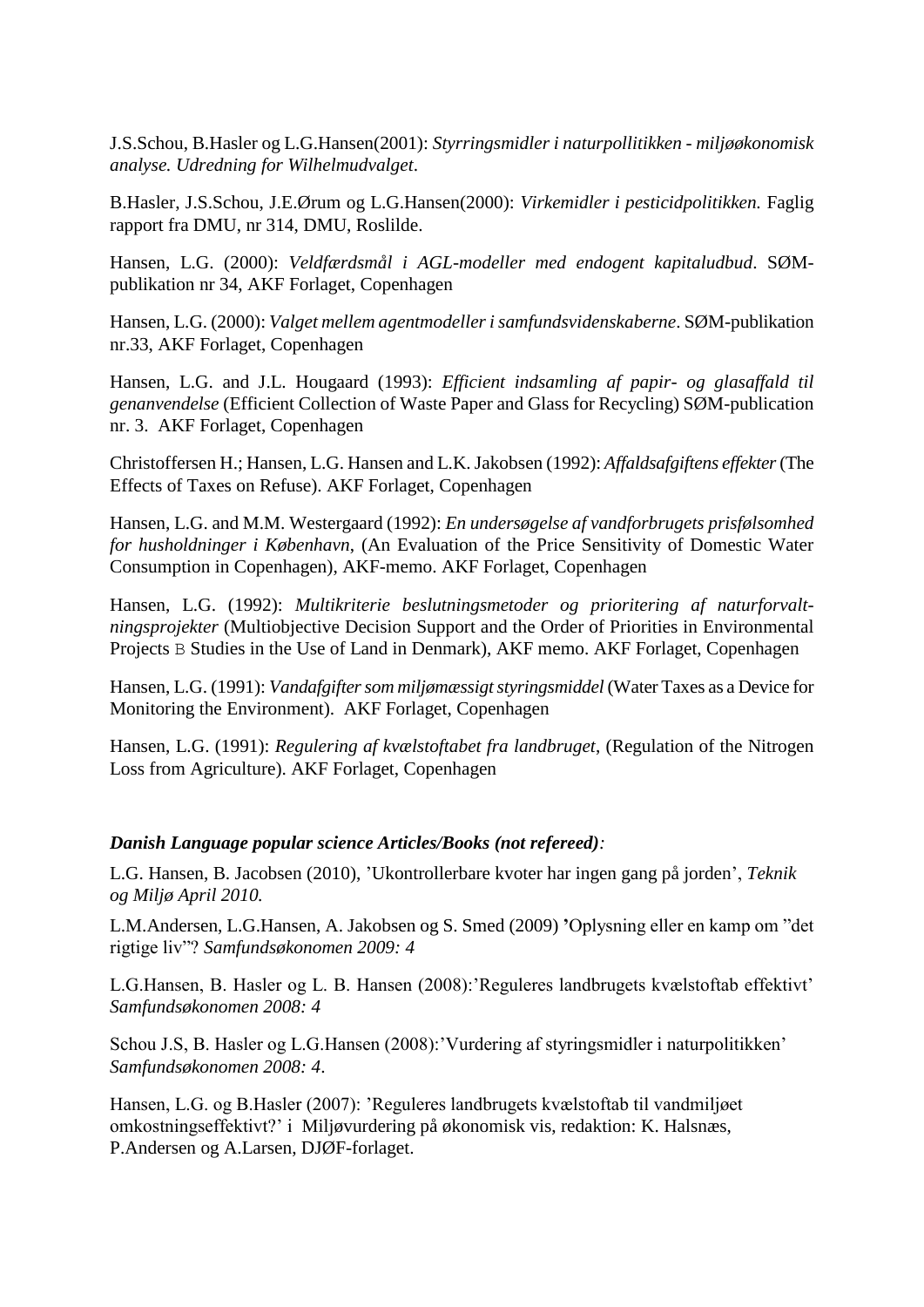Andersen, L.M., T.B.Bjørner og L.G. Hansen (2007): 'Miljømærkning og forbrugernes adfærd' i Miljøvurdering på økonomisk vis, redaktion: K. Halsnæs, P.Andersen og A.Larsen, DJØF-forlaget.

Hansen, L.G., J.Munksgaard og M.Schiøpffe (2005):Forringer miljøafgifter på erhvervslivet Danmarks konkurrenceevne? *Samfundsøkonomen 2005: 4*.

Hansen, L.G., S.Krarup (2005): Er information godt eller skidt, når en myndighed kontrollerer? *Samfundsøkonomen 2005: 4*.

Hansen, L.G., B.Haseler, J.D.Jensen (2004): Lidt mere om styringsmidler og VMPIII. *Jord og Viden 2004:5.*

Hansen, L.G., B.Haseler, J.D.Jensen (2004): Duplik (reaktion til kommentarer til Styringsmidler og VMPIII). *Jord og Viden 2004:4.*

Hansen,L.G., B.Haseler, J.D.Jensen (2004): Lille vandmiljø hvad nu? *Samfundsøkonomen 2004:1*

Hansen, L.G., B.Haseler, J.D.Jensen (2004): Styringsmidler og VMPIII. *Jord og Viden 2004:2.*

Hansen, Lars Gårn og Niles Nannerup (2004): Er olieproduktionen i Nordsøen for stor? AKF-nyt nr 4,2004.

Bjørner, Thomas Bue og Lars Gårn Hansen (2003):Miljømærkningens virkninger på forbrugernes valg. Miljøforskning nr 56 December 2003.

Bjørner, Thomas Bue og Lars Gårn Hansen (2003):Miljømærkning og forbrugernes valg. AKFnyt nr 1,2003.

L.G. Hansen og A. Larsen (2003):Den anvendte forsknings troværdighed - et spørgsmål om organisering eller finansiering? *Samfundsøkonomen 2003:5*

L.G. Hansen (2003):Omkostningseffektiv reduktion af landbrugets kvælstoftab - lidt mere om metoder og konklusioner. *Samfundsøkonomen 2003:3.*

Bjørner, Thomas Bue og Lars Gårn Hansen (2002): Har miljømærkning nogen betydning for forbrugerne? Miljø Horisont Nr. 9 - oktober 2002 - 9 årgang.

Bjørner, T.B., L.G. Hansen (2002):Miljømærkning og forbrugeradfærd. *Samfundsøkonomen 2002:6.*

Hansen, L.G. (2000): Valget mellem agentmodeller i samfundsvidenskaberne (Choosing between agent models in the social sciences), *Økonomi og Politik*, 73 årgang nr. 1.

Schou, J.S. , L.G. Hansen og B. Hasler (2000): Handel med sprøjtetilladelser. Revisionen af den danske pesticidhandlingsplan. *Jord og Viden* nr. 10(23).

Hansen, Lars Gårn og Jesper Skou (2000), Regulering af diffuse forureningskilder, *Miljøforskning nr. 45*, Det strategiske Miljøforskningsprograms Nyhedsbrev.

Hansen, L.G.:' Kvælstofregulering B pantordning eller afgift?', *SØM-nyhedsbrev* nr. 5, nov. 2000.

Hansen, L.G.:'Affaldssortering og samfundsøkonomisk projektvurdering', *SØM-nyhedsbrev* nr. 3, dec. 1999.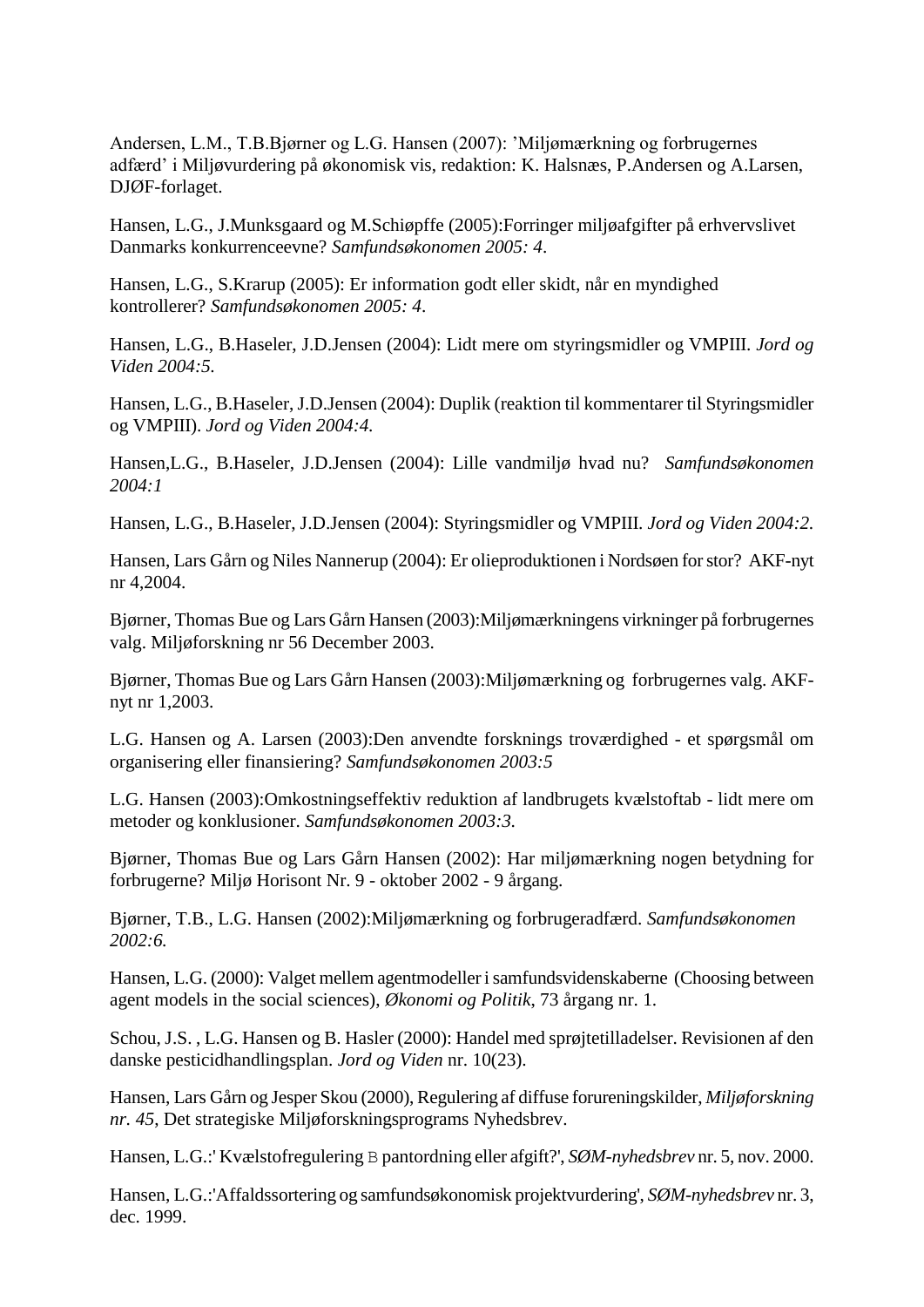Hansen, L.G. og B.Hasler :=Gødningsnormer - en hensigtsmæssig regulering' , *AKF Nyt* nr.2, 1998

Hansen, L.G.: Brug af naturens egne rensemetoder, *AKF Nyt* nr. 4 nov. 1996.

Hansen, L.G. (1995): Grønne afgifter; skal provenuet øremærkes til bestemte formål? (Green Taxes B Should proceeds be earmarked for special purposes?) *Økonomi og Politik*, 68 årgang nr. 3.

Hansen, L.G. (1995): Afgifter som miljømæssigt styringsmiddel i landbruget (Taxes as a Means of Environmental Regulation in Agriculture). *Jord og Viden* 140. årgang nr. 24.

Hansen, L.G. og J.L. Hougaard (1994): *Ikke-parametrisk analyse af omkostningsefficiens blandt genbrugsordninger for papir og glas* (Non-parametric Analysis of Cost Efficiency among Recycling Systems for Paper and Glass). Symposium i anvendt statistik 1994, redigeret af Søren Boelskifte, UNI\*C januar.

Hansen, L.G. og J.L. Hougaard (1993): Omkostningseffektiv miljøpolitik på affaldsområdet B papir- og glasaffald til genanvendelse (Cost effective Environmental Policy in the Refuse Area B Waste Paper and Glass for Recycling). *Miljø og Teknologi*: Nordisk tidsskrift for miljøteknik, forvaltning og -politik, 8. årgang nr. 8 dec.

Hansen, L.G. (1993): *Vandforbrugets prisfølsomhed for husholdninger i Københavns kommune* (Price Sensitivity of Domestic Water Consumption in Copenhagen). Symposium i anvendt statistik 1993, redigeret af Jesper Lund, UNI\*C januar.

Hansen, L.G., S.Krarup (2005): Er information godt eller skidt, når en myndighed kontrollerer? AKF-nyt nr 3,2005.

Hansen, L.G.:'Komplekse styringsproblemer - et eksempel fra jordbruget', *Det Strategiske Miljøforskningsprogram: Nyhedsbrev* nr. 9, jan. 1994.

Hansen, L.G.: Lokale vandafgifter, *AKF Nyt* nr. 1, marts 1992.

Hansen, L.G.: Pant på Kvælstof, *AKF Nyt* nr.4, dec. 1991.

Hansen, L.G.: Miljøpolitik på trafikområdet, *AKF Nyt* nr.3, sep. 1990.

# *Conference presentations/Papers (not refereed)***:**

Hansen L.G (2016), *The economic value of habits in repeated household behavior,* CNEEseminar in Copenhagen, December 12, 2016

Hansen, L.G. (2016), *Motives to move power*, DØRS miljøøkonomiske conference, Skodsborg, 27.-28. august 2014.

Hansen, L.G. (2015), *Motives to move power*, DØRS miljøøkonomiske conference, Skodsborg, 27.-28. august 2014.

Hansen, L.G., (2015), *A Montero auction mechanism for allocation of unobserved use of the commons*. EAERE conference in Helsinki, June 2015.

Goytom Abraha Kahsay & Laura Mørch Andersen & Lars Gårn Hansen, (2015) "*[Price](https://ideas.repec.org/p/foi/wpaper/2014_09.html)*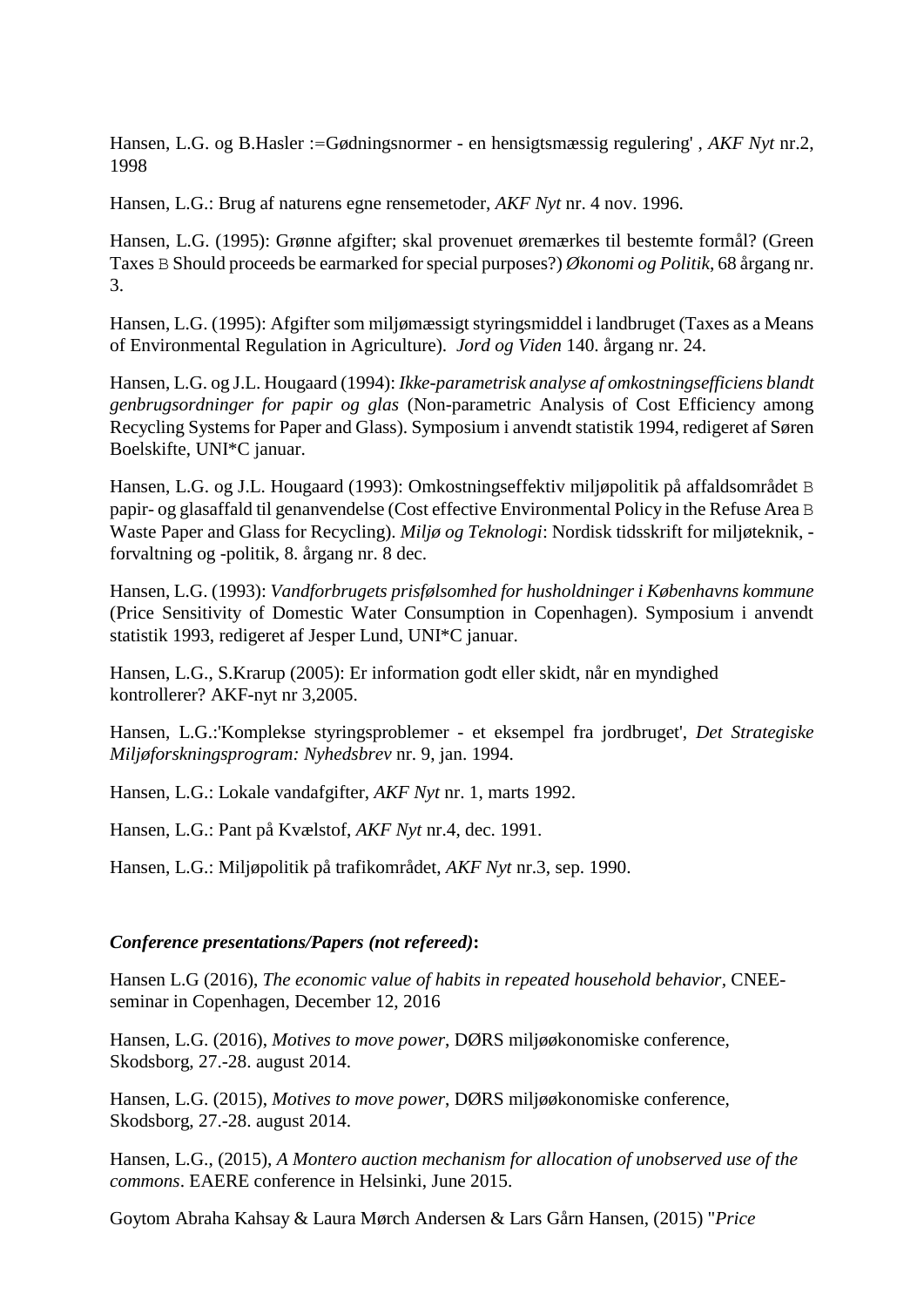*[reactions when consumers are concerned about pro-social reputation,](https://ideas.repec.org/p/foi/wpaper/2014_09.html)*" EAERE conference in Helsinki, June 2015.

Kahsay, G.A., L.G. Hansen, L.M. Andersen (2014), *Pro-social reputation effects in consumer goods markets.* ESA North America meeting, Fort Lauderdale, Florida, October 16-18, 2014.

Jensen C.L., L.G. Hansen, L.M. Andersen (2014), *Guilt and motivation crowding.* ESA North America meeting, Fort Lauderdale, Florida, October 16-18, 2014.

Kahsay, G.A., L.G. Hansen, L.M. Andersen (2014), *Pro-social reputation effects in consumer goods markets.*9th Nordic Conference on Behavioral and Experimental Economics, Århus September 26-27, 2014

Hansen, L.G. (2014), *An auction mechanism for allocation of unobserved use of a common resources*, DØRS miljøøkonomiske konference 27.-28. august 2014.

Hansen, L.G., C.L. Jensen (2013) [Jointness through fishing days input in a multi-species](http://ideas.repec.org/p/foi/wpaper/2010_08.html)  [Fishery.](http://ideas.repec.org/p/foi/wpaper/2010_08.html) EAERE conference in Toulouse France, June 2013.

Hansen, L.G. (2013), *Choosing the Instrument for Renewable Resource Regulation under Uncertainty,* EAFE 2013, Heriot-Watt University, Edinburgh 15th -17th April, 2013.

Browning, M., L.G. Hansen, S. Smed (2012), *Rational inattention or rational overreaction? Consumer reactions to health news.*7th Nordic Conference on Behavioral and Experimental Economics, Bergen September 28-29, 2012

Hansen, L.G. A. Larsen (2012), *[Investigating the behaviour of Danish power consumers](http://www.dors.dk/graphics/Synkron-Library/Konference%202012/Abstracts/3.%20session%20s%F8jlesalen/G%E5rn_Hansen_Investigating%20the%20behaviour%20of%20Danish%20Power%20Consumers%20through%20Field%20Experimentsx.pdf)  [through field experiments](http://www.dors.dk/graphics/Synkron-Library/Konference%202012/Abstracts/3.%20session%20s%F8jlesalen/G%E5rn_Hansen_Investigating%20the%20behaviour%20of%20Danish%20Power%20Consumers%20through%20Field%20Experimentsx.pdf)*, DØRS miljøøkonomiske konference 27.-28. august 2012.

Fosgaard, T., L. G. Hansen, J-R Tyran and E. Wengström (2011) *Disentangling framing effects in a public good game.* 6th Nordic Conference on Behavioural and Experimental Economics, Lund, October 28-29, 2011.

Fosgaard, T., L. G. Hansen, and E. Wengström (2011) *Framing and Misperception in a Public Good Experiment*. 6th Nordic Conference on Behavioural and Experimental Economics, Lund, October 28-29, 2011.

Hansen, L.G. (2011), *Choosing the Instrument for Renewable Resource Regulation under Uncertainty,* DØRS miljøøkonomiske konference 5-6 Sep 2011.

Fosgaard, T., L. G. Hansen, J-R Tyran and E. Wengström (2011) *Disentangling framing effects in a public good game.* Economic Science Association Conferences, Chicago, July 7- 10, 2011.

Fosgaard, T., L. G. Hansen, and E. Wengström (2011) *Framing and Misperception in a Public Good Experiment*. Economic Science Association Conferences, Chicago, July 7-10, 2011.

Hansen, L.G., F. Jensen, L. Nøstbakken (2011) *Corporate Crime in Fisheries: A Principal-Agent Analysis.* EAERE Conference in Rome, Italy, June 29-July 2, 2011*.*

Hansen, L.G., Line Block Hansen (2011), *Regulating Phosphor emissions from agriculture*. EAERE Conference in Rome, Italy, June 29-July 2, 2011*.*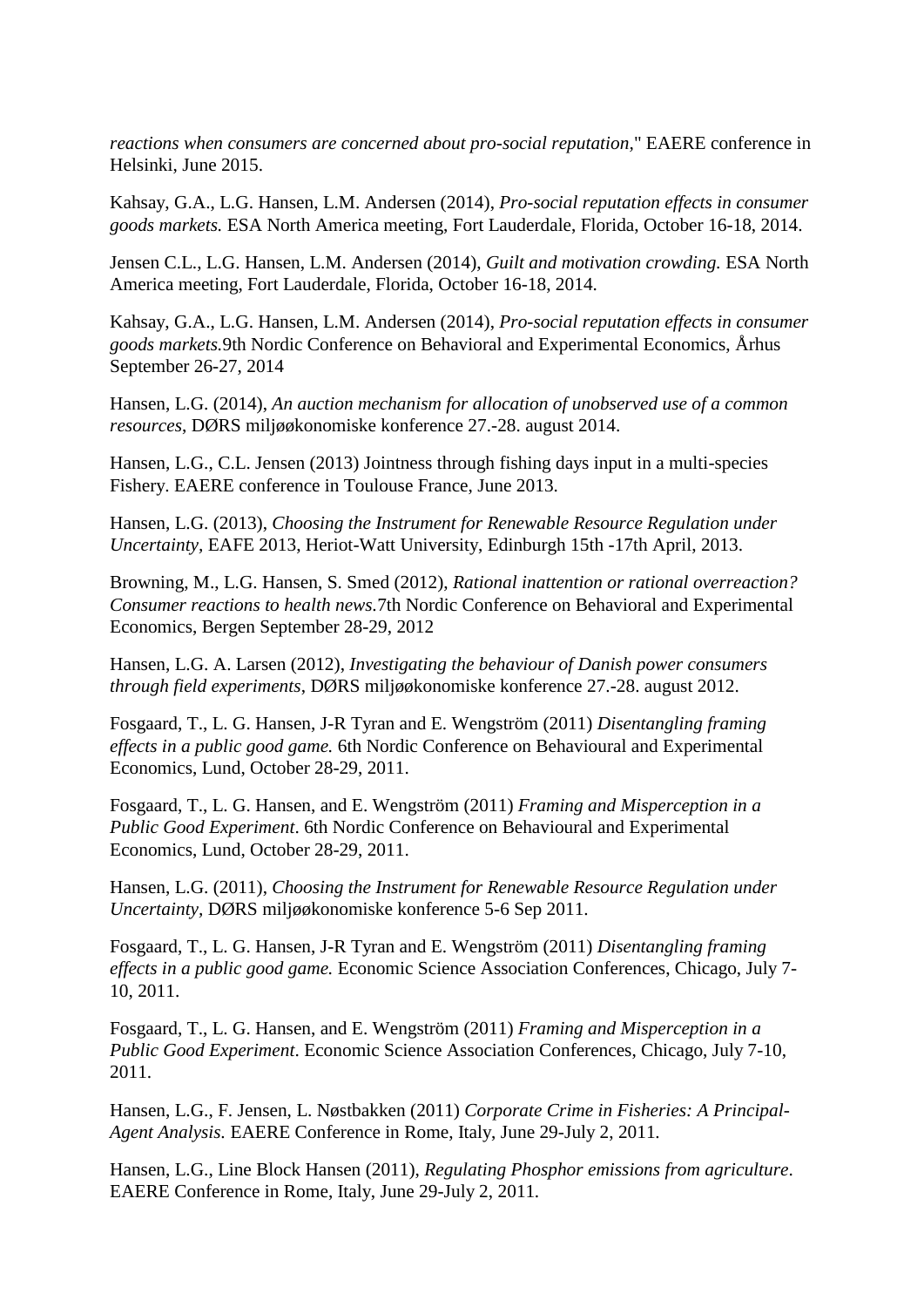Hansen, L.G., F. Jensen and L. Nøstbakken (2010), *Quota Enforcement in Resource Industries: Self Reporting and Differentiated Inspections*. 4.th World Env. Econ. Conference in Montreal, Canada, June 27-July 3, 2010.

Hansen, L.G., F. Jensen, C. Russell (2010), *Instrument Choice when Regulators are Concerned about Resource Extinction.* 4.th World Env. Econ. Conference in Montreal, Canada, June 27-July 3, 2010.

Hansen, L.G., Line Block Hansen (2009), *Regulating Phosphor emissions from agriculture,* DØRS miljøøkonomiske konference 2-3 Sep 2009.

Hansen, L.G. and Niels Nannerup (2009): ' *Is there a role for energy production cut backs in global warming climate policy?* CLIMATE CHANGE Conference , COPENHAGEN 2009, 10 - 12 March, 2009.

Andersen, S.H. and L.G.Hansen (2008): '*Reforming ALMP allocation when caseworkers have an information advantage'*. Workshop on New Aspects of Active Labour Market Policies, December 10-12, 2008, Aarhus, Denmark

Hansen, L.G. and F.Jensen (2005) *Prices vs. Quantities - when there is Non-compliance with Fisheries Regulations,*EEA Conference in Amsterdam, 24-27 August, 2005.

Bjørner, T.B., L.G. Hansen, C.S. Russell (2003): *Environmental Labelling and Consumers= Choice - An empirical analysis of the effects of the Nordic Swan, EAERE Conference in Bilbao,* Spain, June 28-July 1, 2003*.*

Hansen, L. G., F.Jensen, U.S.Brandt and N.Vestergaard (2002): *Illegal Landings and Discard: A self-Reporting Mechanism.* AERE/EAERE Second World Congress in Monterey, USA, June 23- 27, 2002.

Hansen, L. G. (2001): *Nitrogen Fertilizer Demand from Danish Crop Farms - Regulatory Implications of Farm Heterogeneity.* EAERE Conference in Southampton UK, June 28-30, 2001.

Hansen, L.G. (2001):*Nitrogen Fertilizer Demand from Danish Crop Farms - Regulatory Implications of Farm Heterogeneity* , First nordic Econometric Meeting, Sandbjerg manor, Denmark, May 25-27, 2001

Hansen, Lars Gårn (2000): *Regulation of Non-Point Emissions - A Variance Based Mechanism.*  EAERE Conference on Crete, June 30-July 1.

Hansen, L.G. and Eirik Romstad, (1999): *Non-Point Emissions Regulation - A Signalling Mechanism,* EAERE Conference in Oslo, June 25-27.

Hansen, L.G. (1999): *The Political Economy of Voluntary Agreements - A Meta Study*, 2nd. CAVA workshop in Copenhagen, May 25-26.

Hansen, L.G. (1998): *Is there a weak double dividend - Some implications of regulatory capture and revenue rules for environmental taxes* Paper presented at EAERE and AERE World Conference in Venezia, June 25-27.

Hansen, L.G. (1996): *Environmental Regulation through Voluntary Agreements*. Paper presented at Workshop on The Economics and Law of Voluntary Approaches in Environmental Policy, 18- 19 November, Fondazione Levi, Venezia.